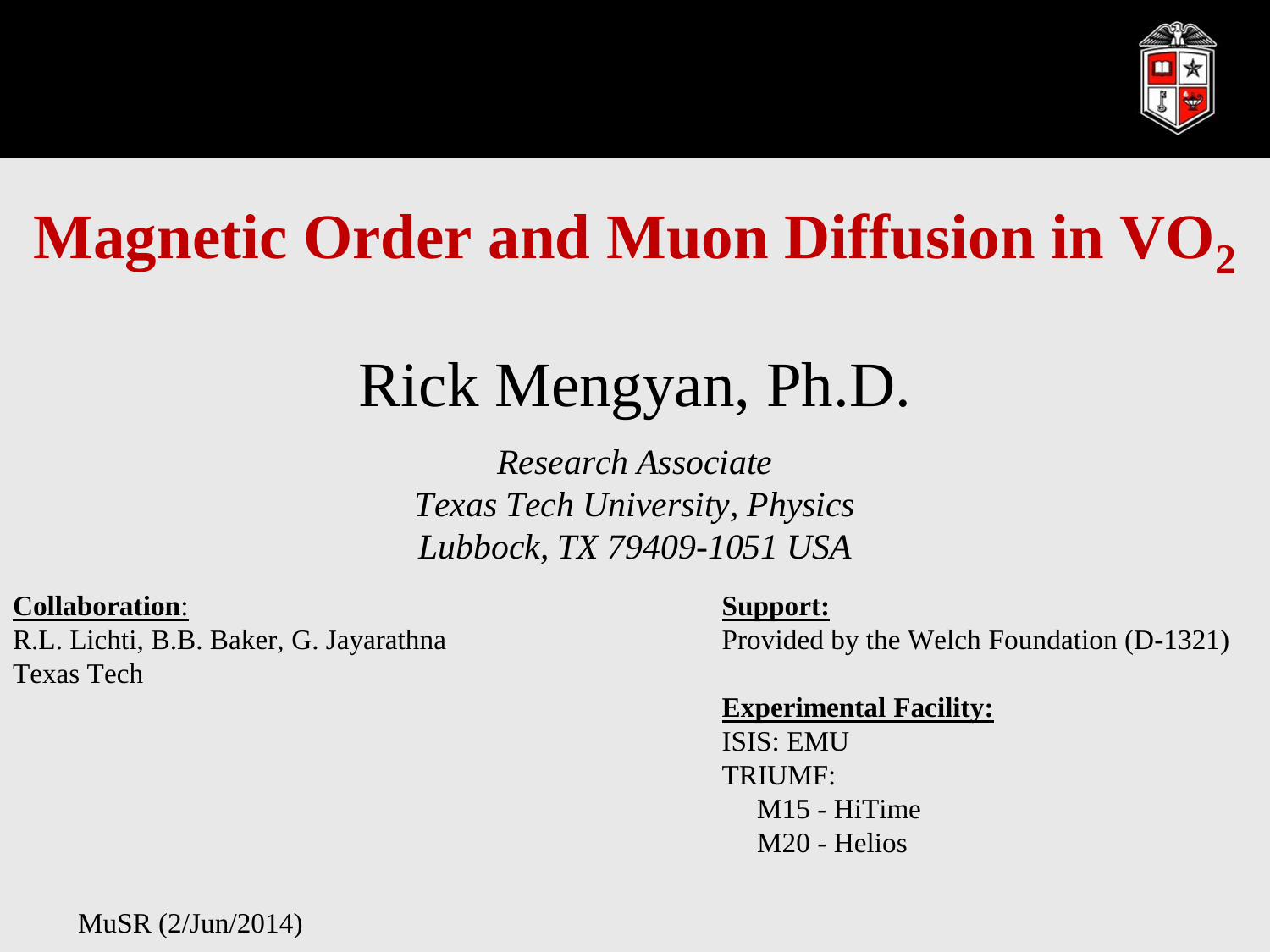# Basic Properties of VO<sub>2</sub>



### Transitions

- Reversible, Metal-Semiconducting at  $T_{MST}$  = 340 K
- Structural: Rutile  $(T>T_{MST}) \rightarrow Monoclinic (M1, T$

|                         | <b>Metallic</b>                                                      | <b>Semiconducting</b>                                                  |
|-------------------------|----------------------------------------------------------------------|------------------------------------------------------------------------|
| <b>Band Gap</b>         | $\sim 0$ eV                                                          | $\sim$ 1 eV                                                            |
| <b>Optical Property</b> | Reflective (Near IR)                                                 | Translucent                                                            |
| Conductivity            | $\sim$ 10 <sup>3</sup> -10 <sup>4</sup> ( $\Omega$ cm) <sup>-1</sup> | $\sim$ 10 <sup>-1</sup> -10 <sup>-3</sup> ( $\Omega$ cm) <sup>-1</sup> |

### Triggered by:

• Temperature, **E**-field, Optical Excitation, Pressure

### Potential Applications

• Microwave wave guides, smart-windows, reconfigurable and switchable antennae, ultra-fast optical filters

F. J. Morin, *Phys. Rev. Lett.* **3** (1959) 34; A. Cavalleri *et al*, *J. Phys Soc Japan* **75** (2006) 011004 B. J. Kim, et al *Appl Phys Lett* **90** (2007) 023515; M. M. Qazilbash, et al *Appl Phys Lett* **92** (2008) 241906 M. Imada, et al *Rev Mod Phys* **70** (1998) 1039; J. B. Goodenough, *J. Solid State Chem.* **3** (1971) 490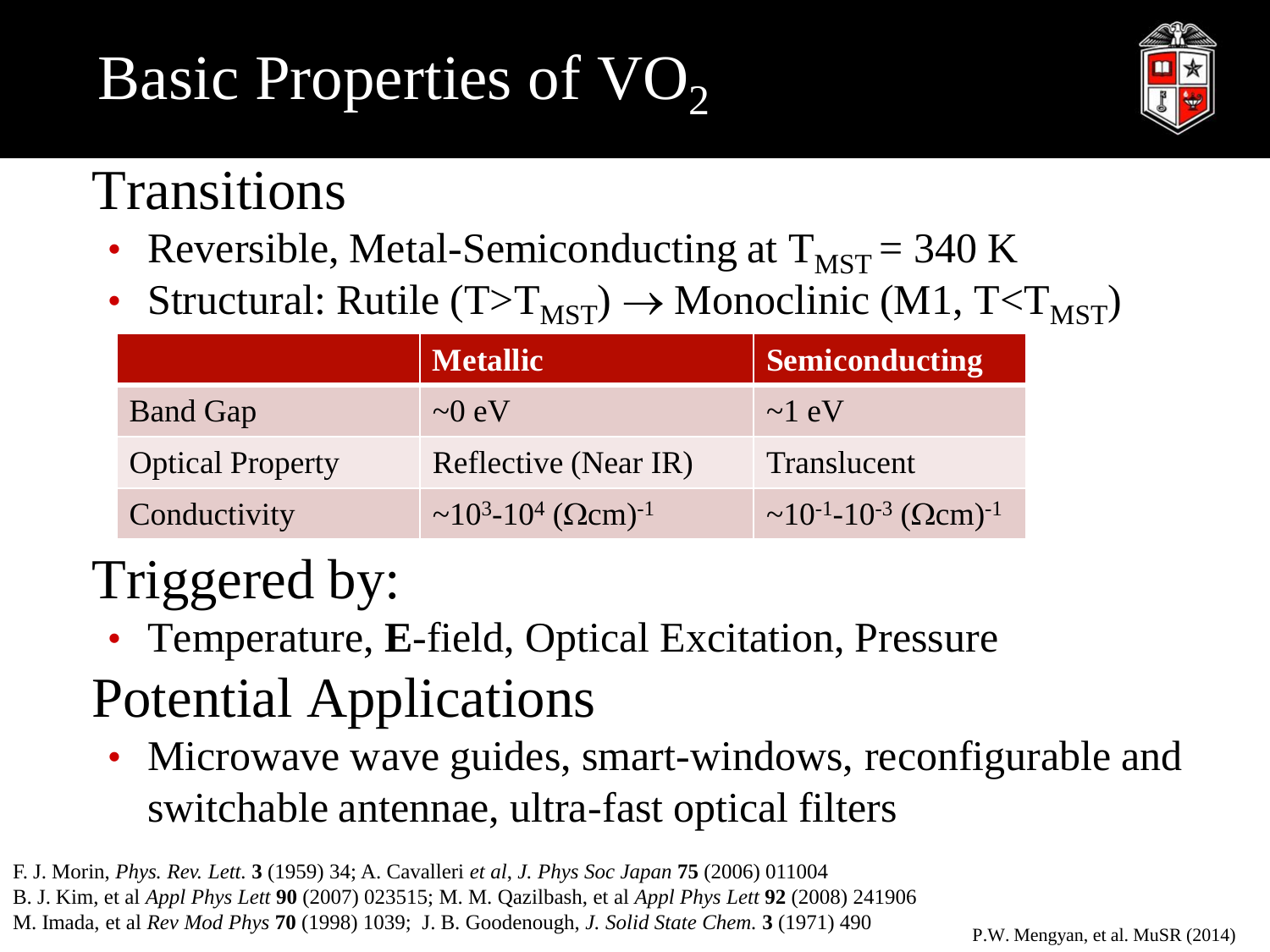# Structure: Metallic  $(T>T<sub>MST</sub>)$





- •Tetragonal body-centered unit cell
- •V surrounded by octahedron of O atoms
- •V4+ has single e<sup>−</sup> near Fermi level, occupies lowest 3*d* level
- •Asymmetry in crystal field splits 3*d* states with lowest orbital aligned along c-axis  $(\rightarrow$  higher conductivity)

*Images* from: M. Nazarri, PhD Dissertation, Texas Tech, 2013;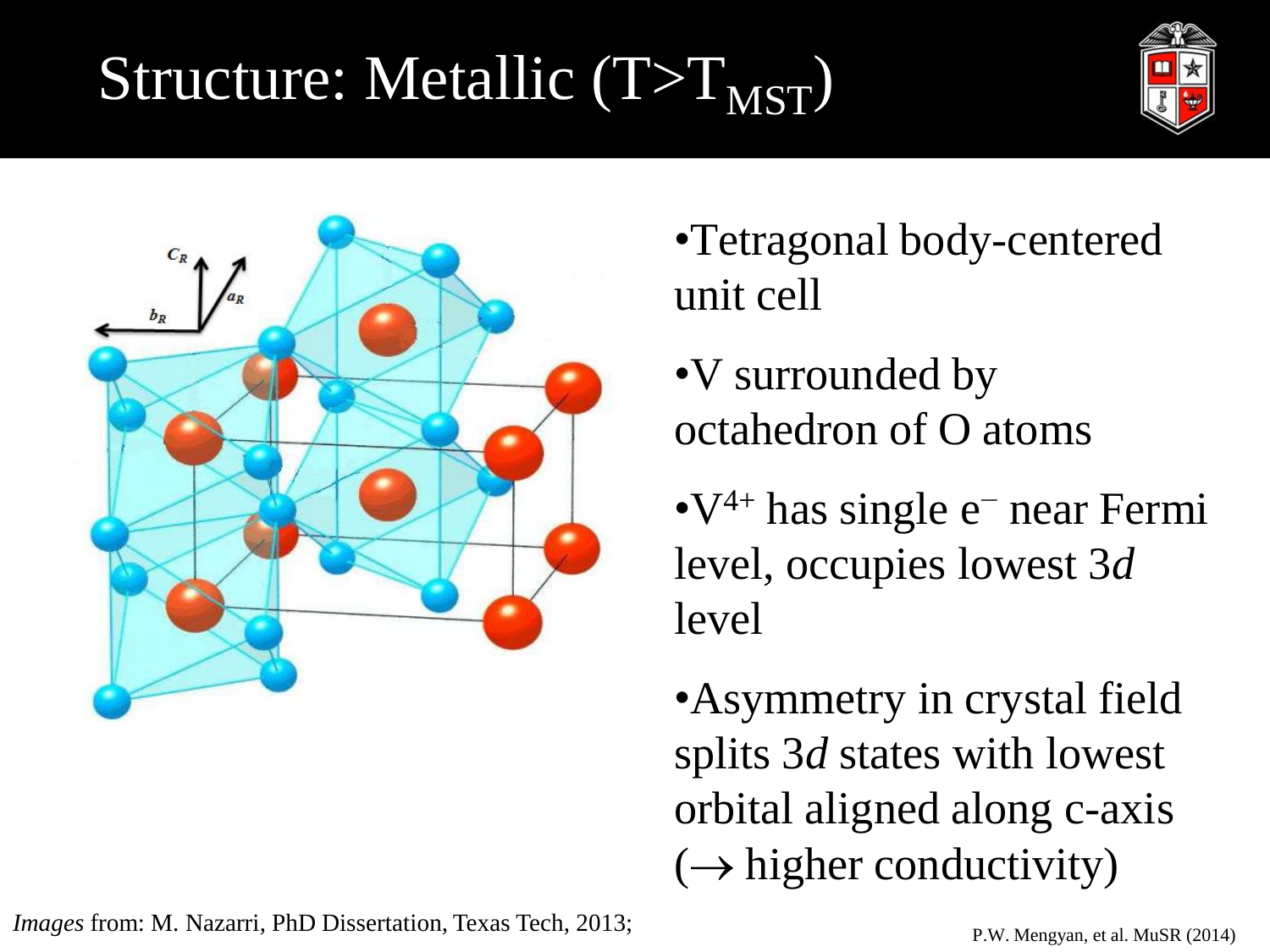### •V atoms pair along *c*-axis

•One V per pair:

unit cell

- Shift in *a*−*b* plane
- Closer to partner along *c*
- •Dimerization pairs e<sup>−</sup> into singlet state, lead to

•V–V dimerization  $\rightarrow$  doubled

- High resistivity
- 

# Structure: Semiconducting  $(T < T_{MST})$

Non-zero bandgap Semiconducting (Monoclinic)

Pink V1 paired with twisting Orange  $\nabla^2$  paired without twisting

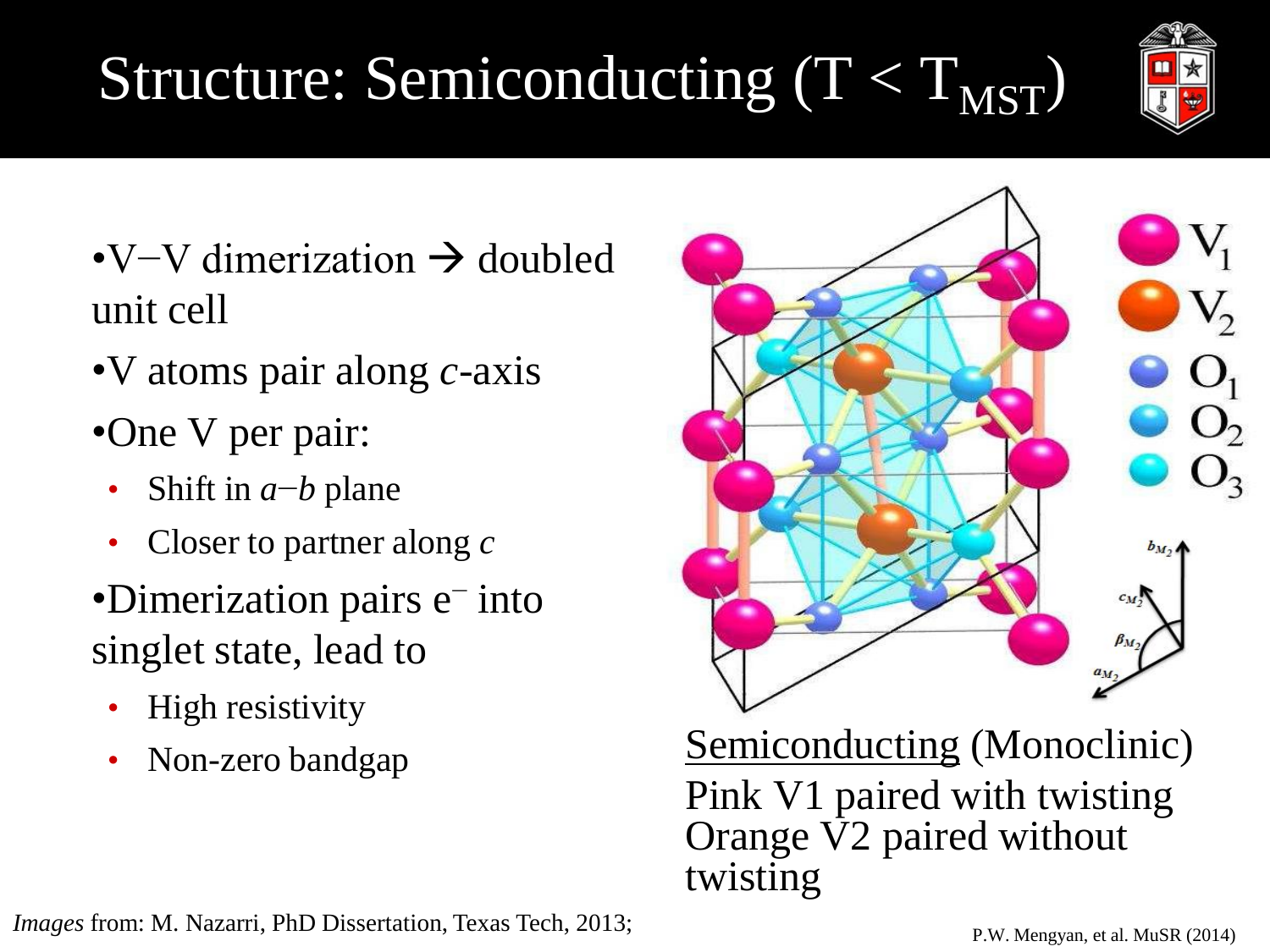# Background



### H investigated as a dopant  $(\sim 0$  to 3.8% H)

- Nominal resistivity change; remains metallic down to 200 K (at 3.8% H)
- Effect has been observed but role H *actually* plays needs investigation [C. Wu, et al. *J. Am. Chem. Soc.* **133** (2011) 13798]

### Dopants introduced, modify transition temperature

- W, Ti, Au: Lower transition temperature
- Cr, Al: Raise transition temperature
- **<u>Minimal effects</u>** on properties other than  $T<sub>MST</sub>$
- *Actual* role dopants play needs additional thorough investigation [ie: P. Kiri, et al. *Adv Mat Lett* **1** (2010) 86; Burkhardt, et al. *Thin Solid Films* **345** (1999) 229; A. Kaye, *private communication*, Texas Tech University (May 2013); C. Tang, et al. *Phys Rev B* **31** (1985) 1000]

### Applications require exposure to H

- Long-term effects of H has not been studied
- Intentional H incorporation into  $VO<sub>2</sub>$  has major effect on transition  $\rightarrow$  Important to understand:
	- *How H may propagate into & Behavior in bulk VO<sup>2</sup>*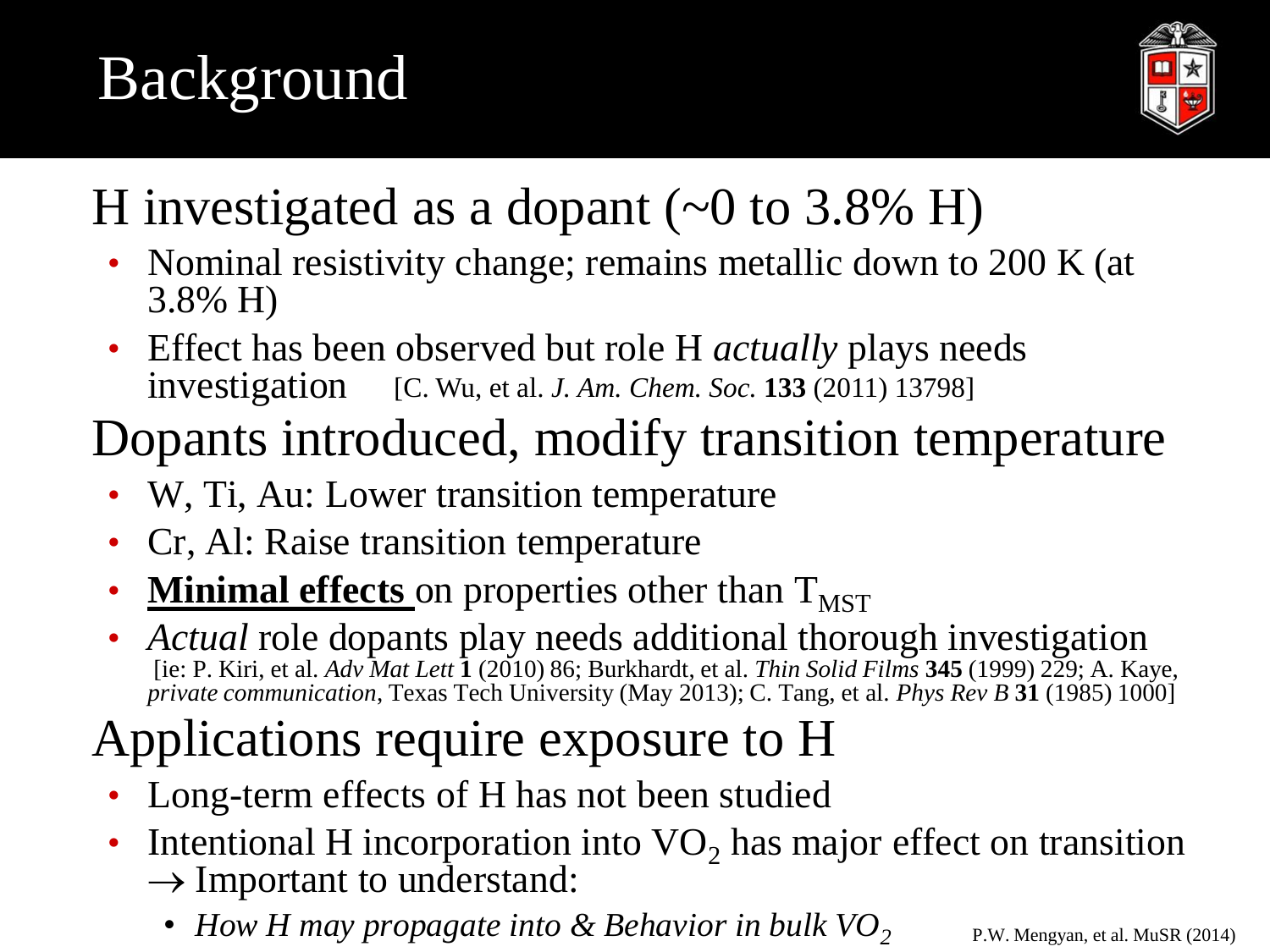# Project Focus: VO<sub>2</sub> Compounds



- $\triangleright$  General study of Mu in VO<sub>2</sub> ie: Unique contribution to H defect studies (early time)
	- $\triangleright$  Stability, Charge & Site dynamics, Energy Barriers, Diffusion Parameters, etc
- $\triangleright$  Local environment of VO<sub>2</sub> [vs VO<sub>2</sub>:*X*]
	- $\triangleright$  Role dopants play in modifying various phases and transition
	- $\triangleright$  Sensitive magnetic probe: Dimer  $S_{net} = 0$ Magnetic moments introduced by disruption of V-V dimerization
- $\triangleright$  Local probe of yet to be understood transition
	- Mechanism (Mott-Hubbard vs Peierls)
	- $\triangleright$  Role Dopants play (c.f. Modification of environment, etc)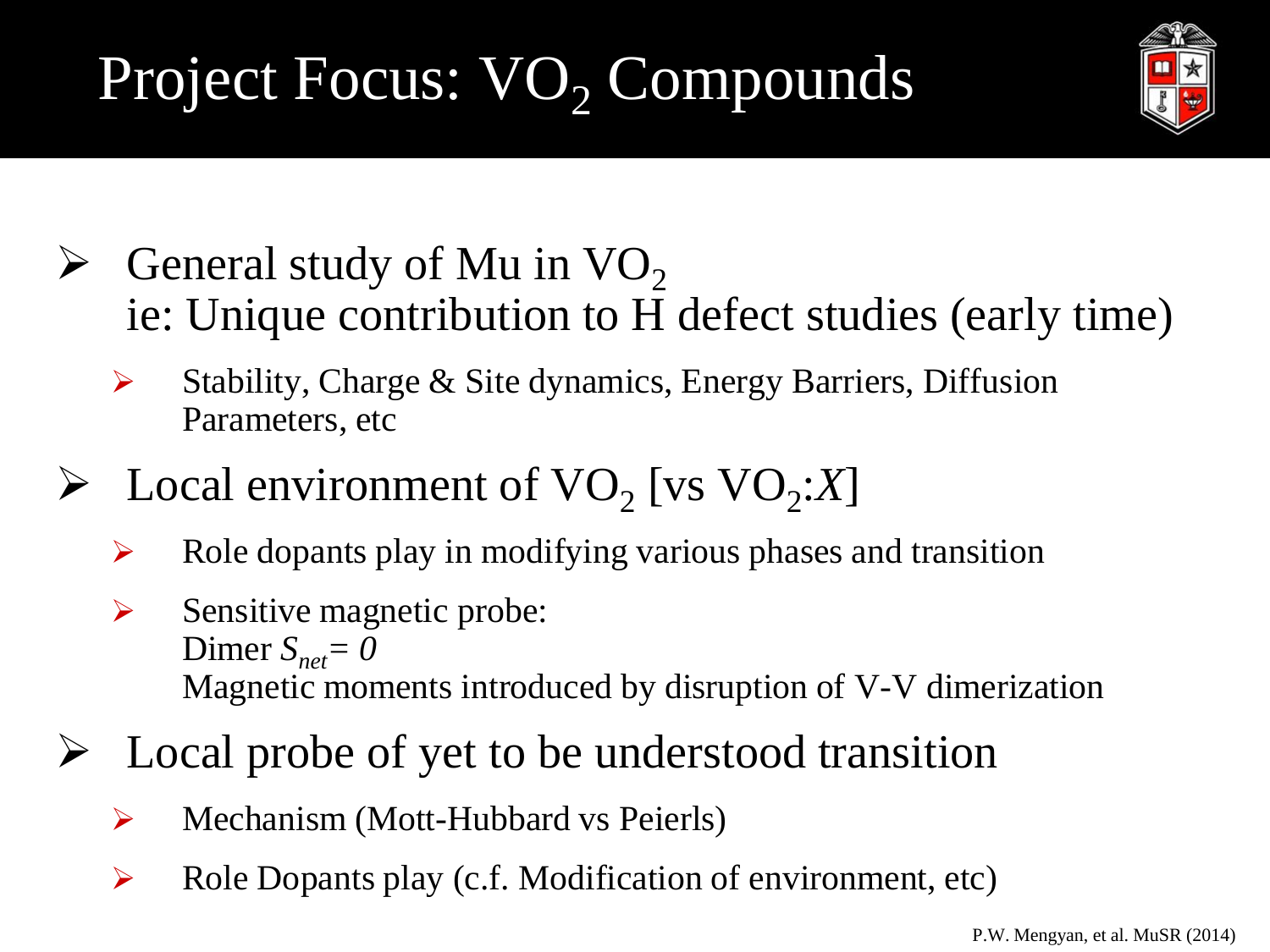## Experiment Details



### ZF-MuSR

EMU (ISIS), HiTime and Helios (TRIUMF)

•Mu diffusion 8 K to 560 K

•Dynamics (field fluctuations or mu motion)

•Local magnetic environment

### wTF-MuSR

- $EMU$ ,  $B_{TF} = 100G$
- •ZF α calibration
- •Basic character info

### HTF-MuSR

- •HiTime,  $B_{\text{ext}}$  up to 6.5 T
- •Identify & characterize sites
- •Investigate Mu<sup>0</sup>/Mu<sup>0</sup>-like states & formation
- •Characterize magnetism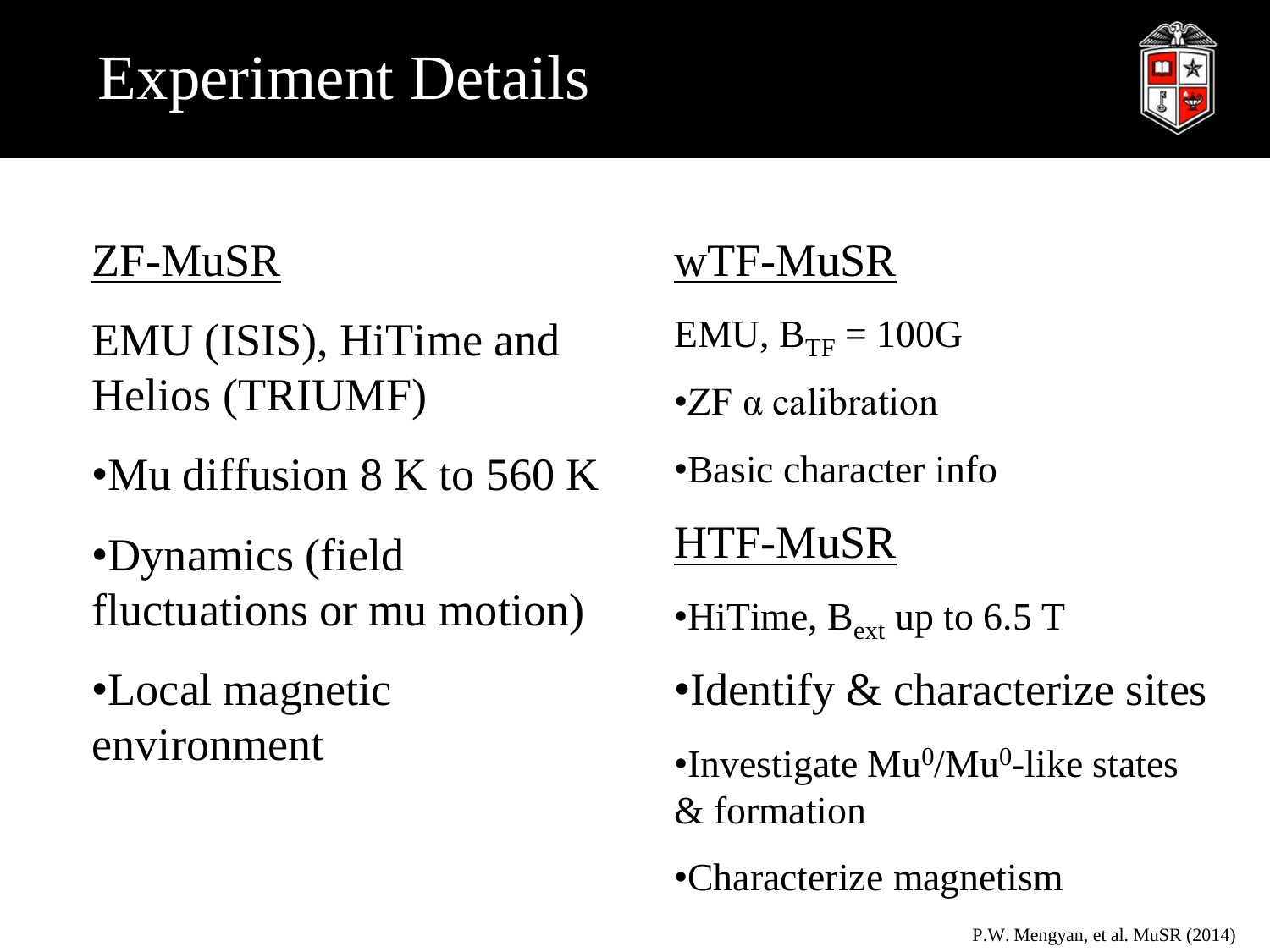## Results and Discussion





- 1) Static between 100 K and  $\sim$ 300 K  $\Delta = 0.171 \pm 0.004 \text{ MHz}$
- 2) Detect change in mu site around MST  $\Delta(T > T_{MST}) = 0.165 \pm 0.005 \text{ MHz}$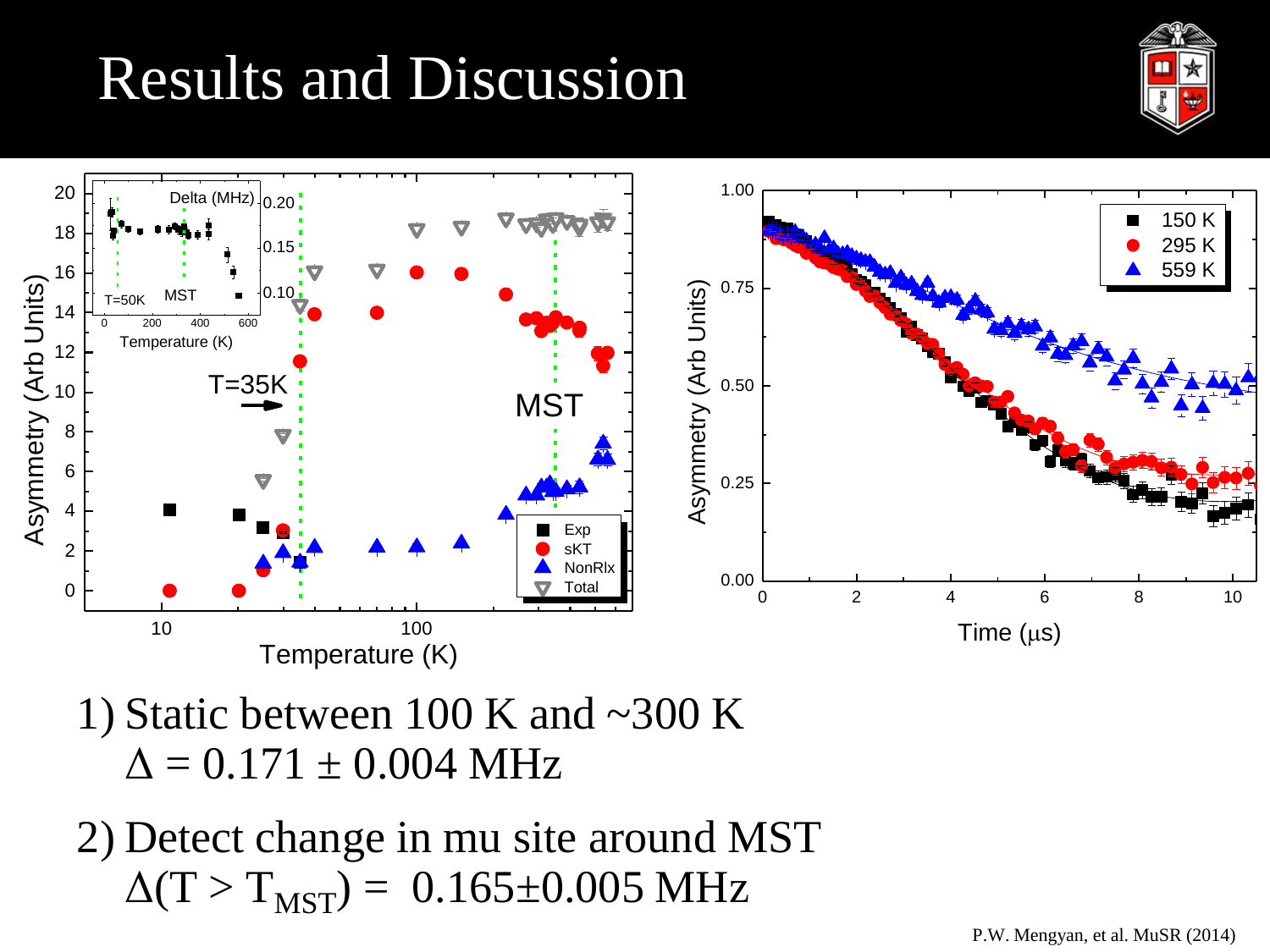# Results and Discussion





- 3) Dynamic at higher T, fit down to  $\sim$ 340 K
- 4) T < 35 K, trade off in Asy;  $B_{loc,max} = 0.62 \pm 0.08$  kG
- 5) Small fraction fits to same  $B_{\text{loc}}$  between 35 K & 100 K suggesting small fraction of high local order starting ~100 K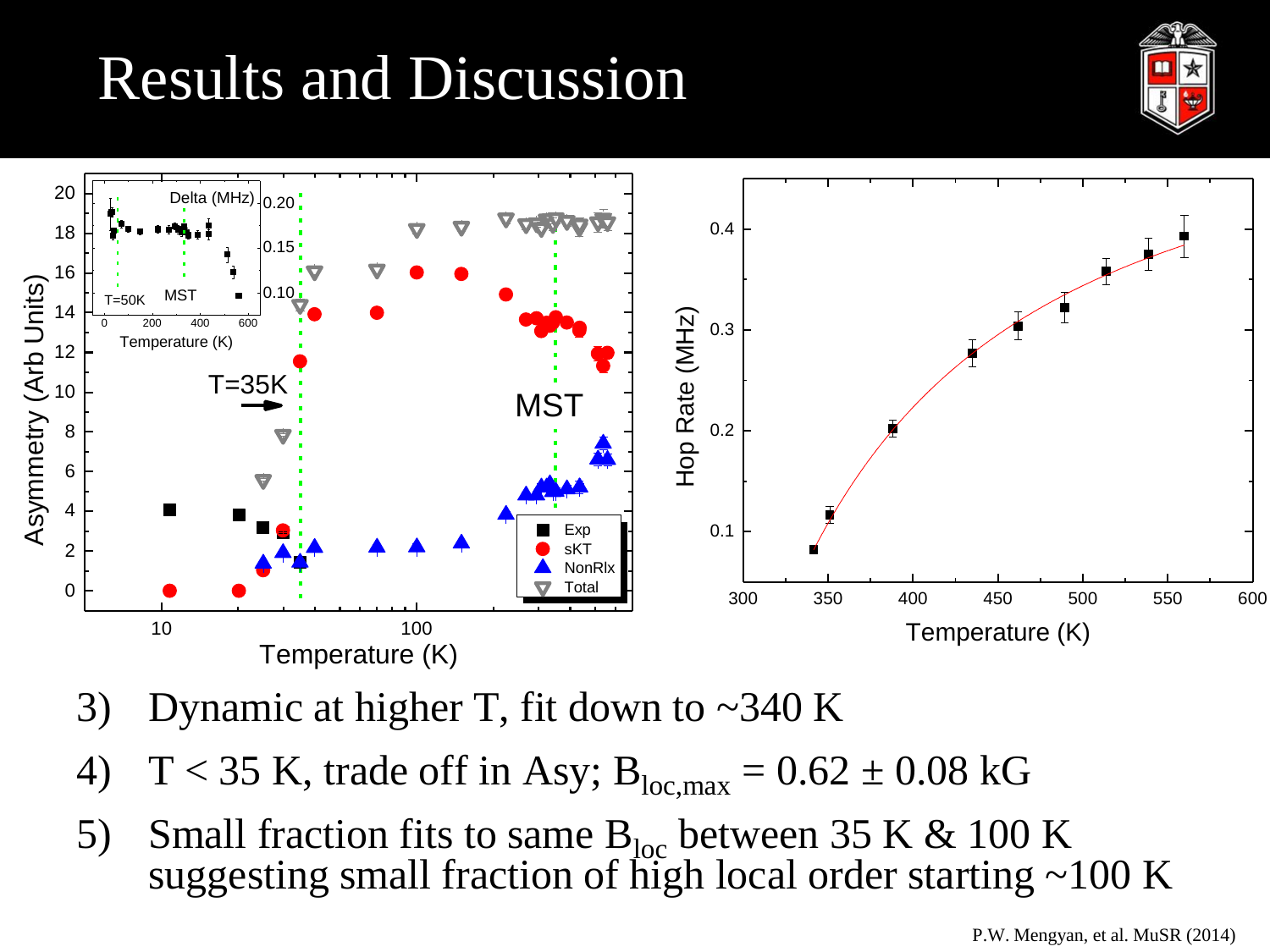# Results and Discussion



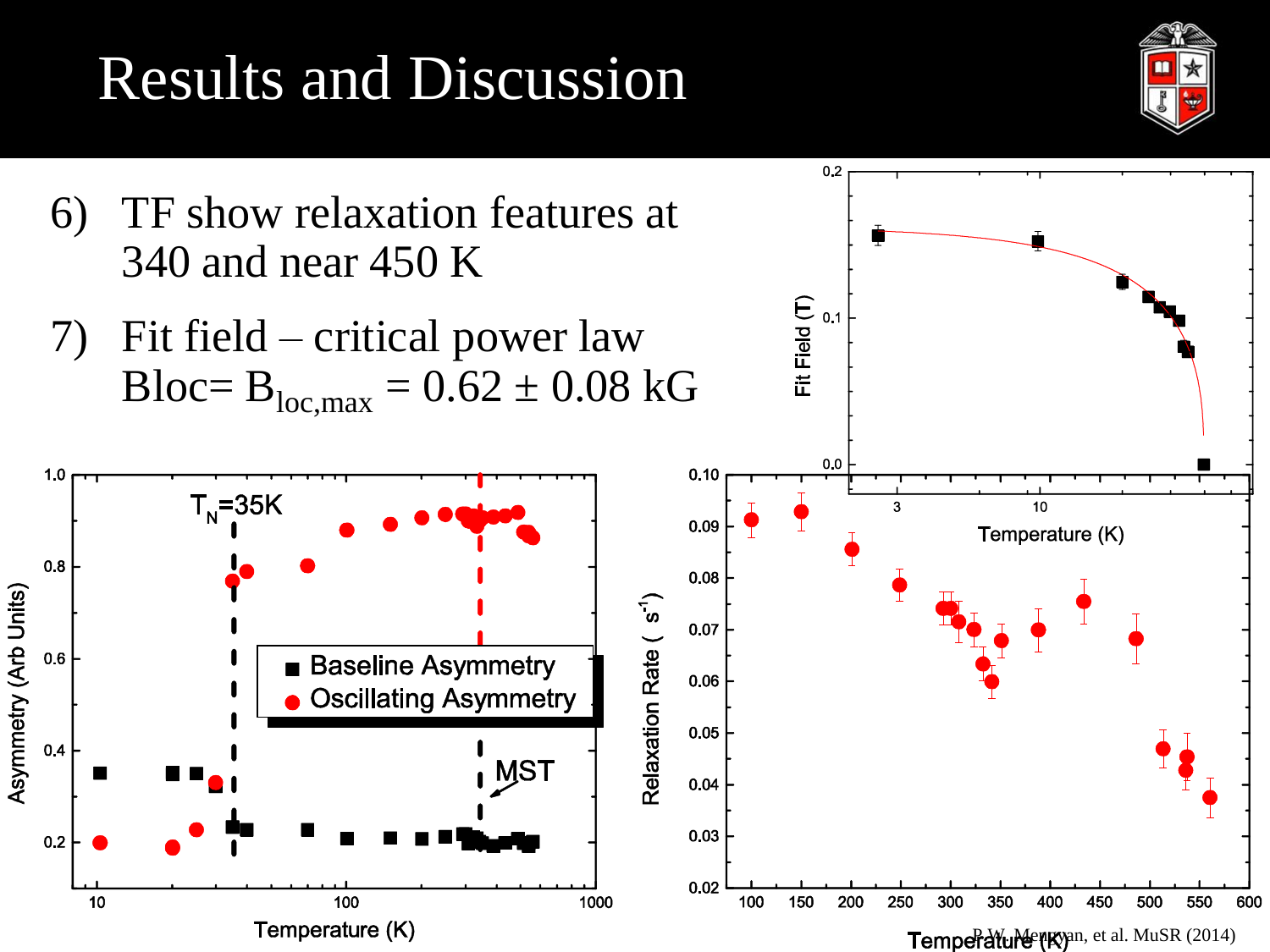### ZF-MuSR: VO2:W (97.6:2.4 at%)



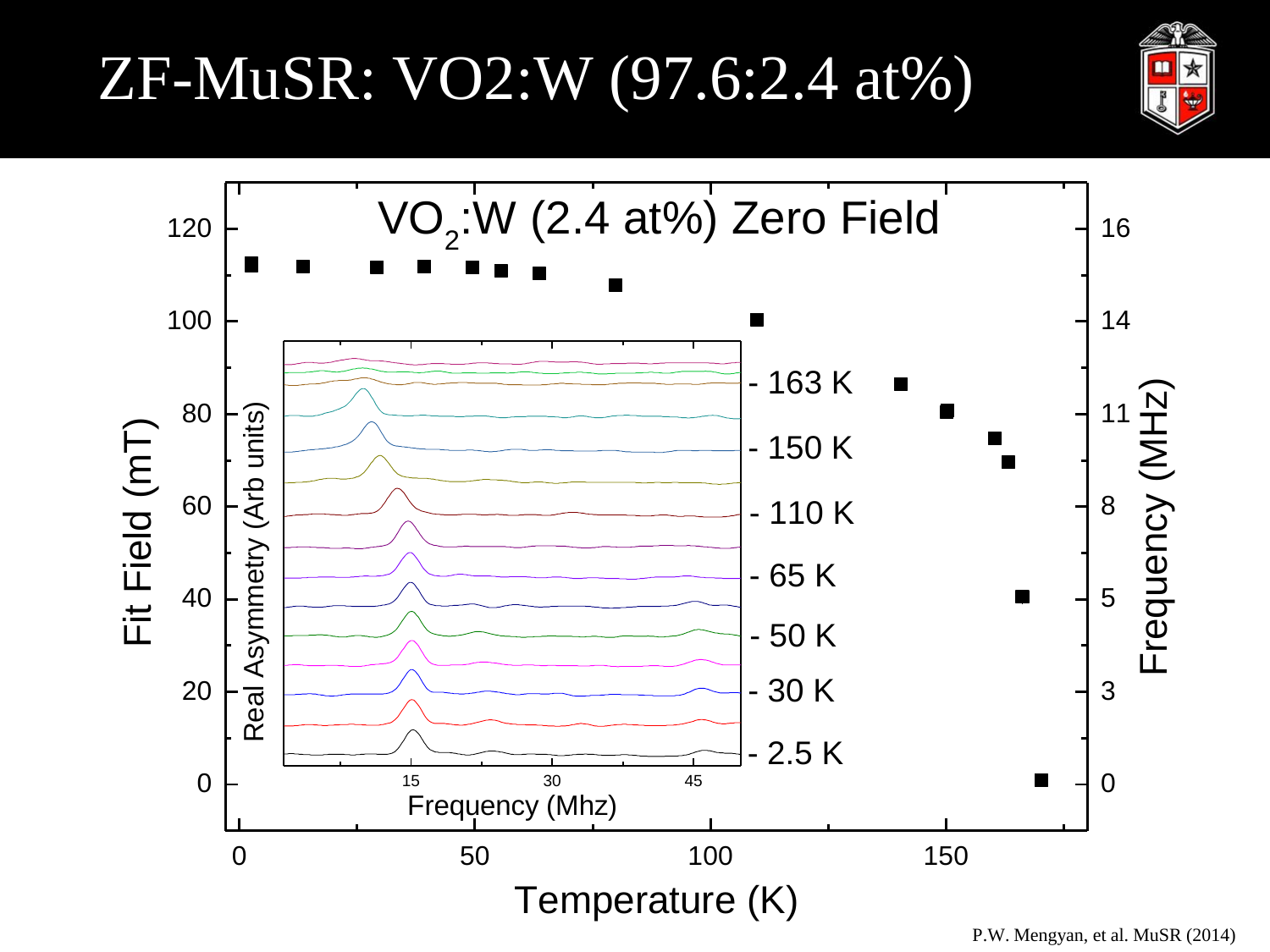



- •Mu is sensitive to a feature near the MST and low temperature magnetism
- T < 35 K Magnetic phase  $B_{loc}=0.62 +1$  0.08 kG in  $VO<sub>2</sub>$
- 35 K to ~100 K localized magnetic features
- Static between  $100 K 300 K$
- •Significant dynamics above 450K; possibly starting near 340K -- just above MST
- •5 at% Ti & 2.4 at % W show  $T_c \sim 175$  K with  $B_{loc} \sim 1.1$  kG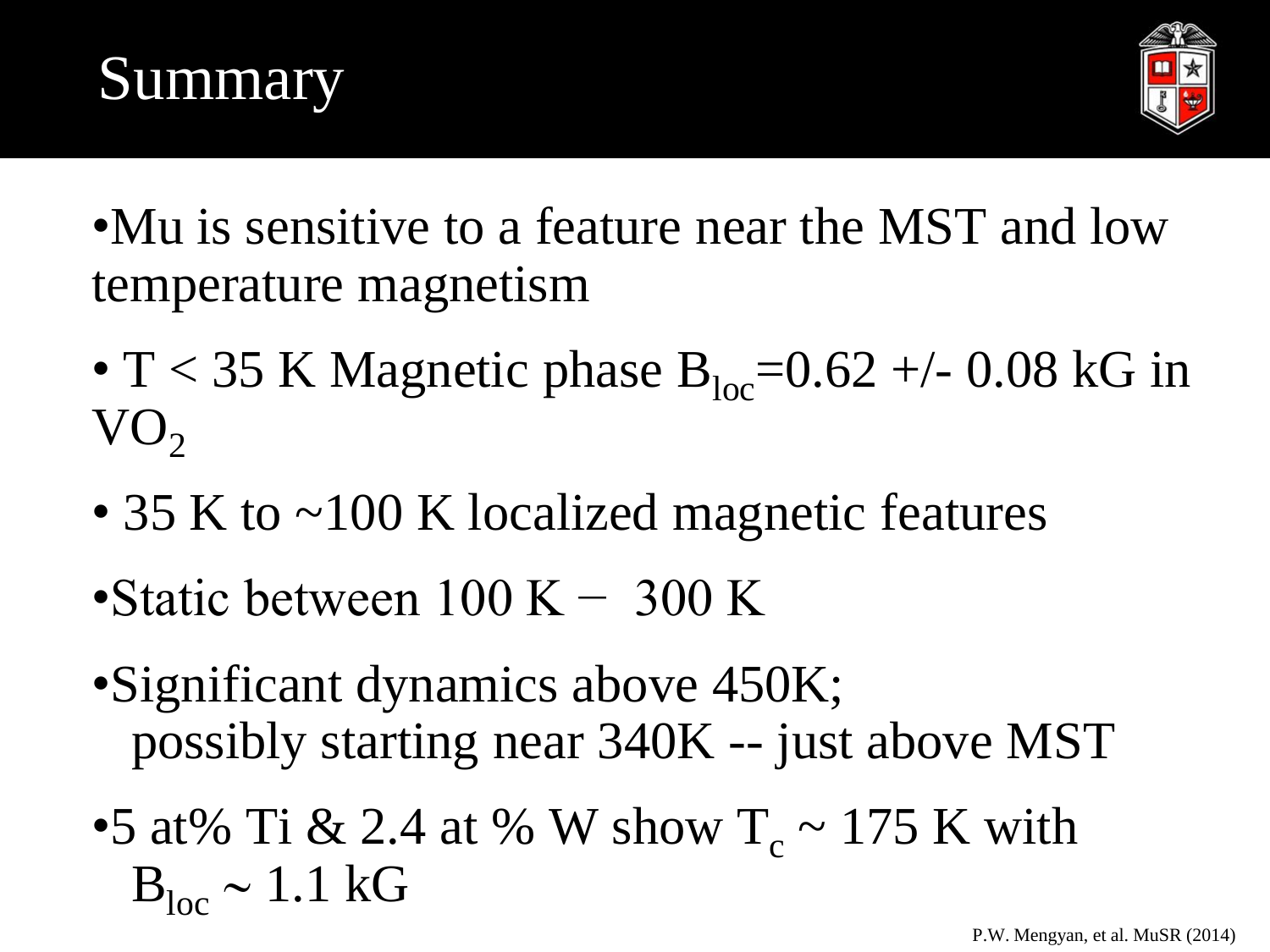

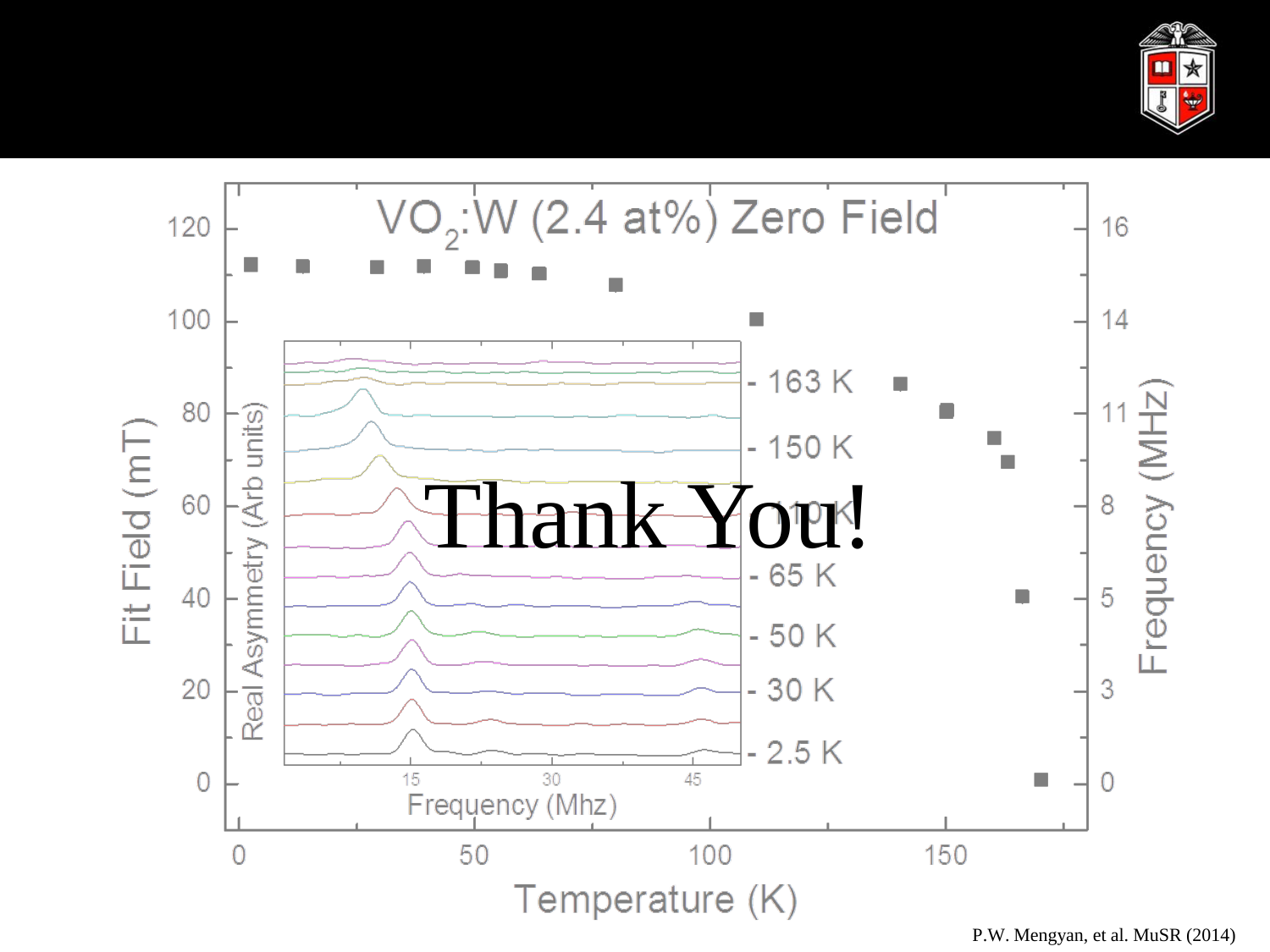

Thank you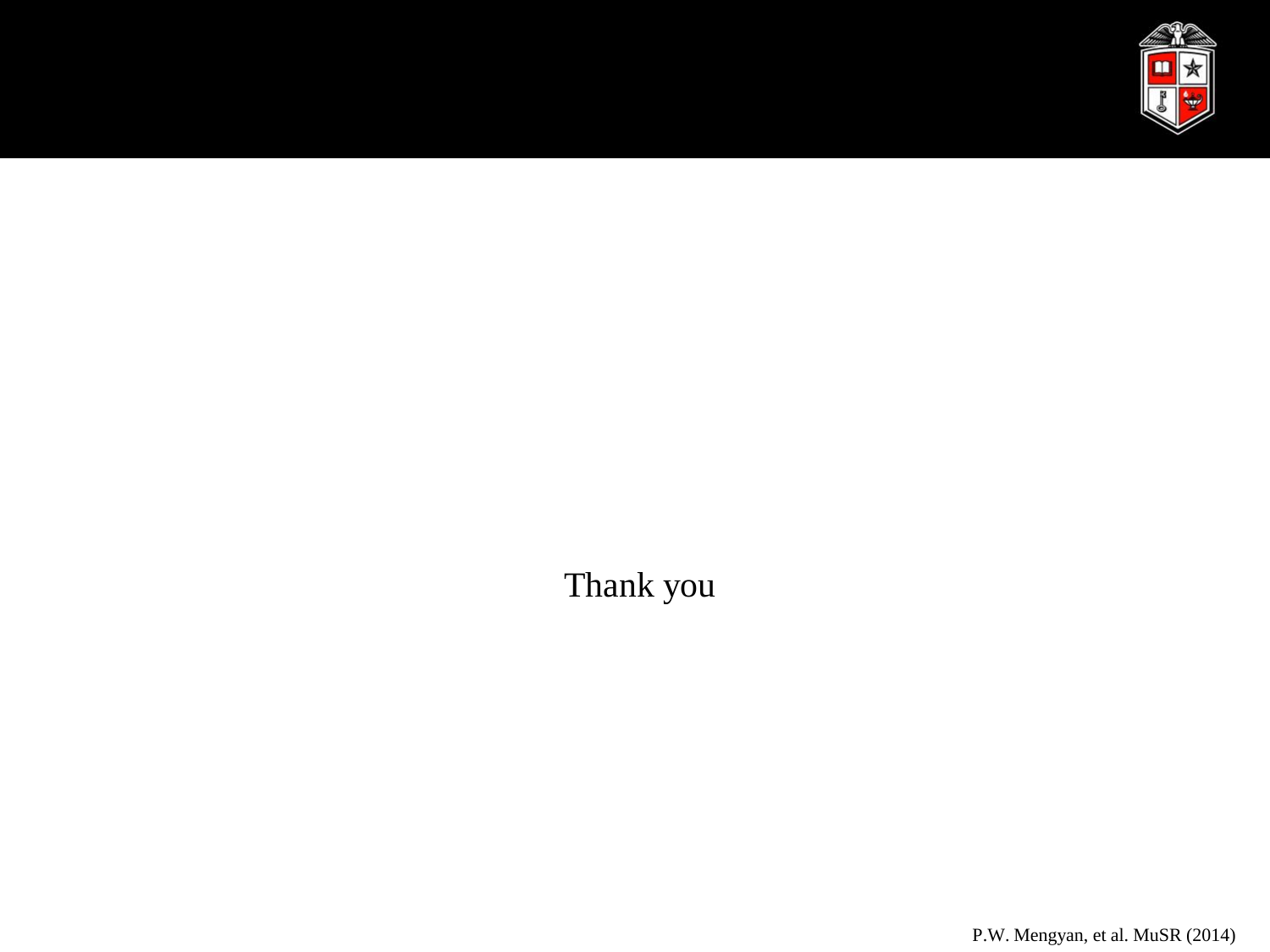

- Basic properties of stoichiometric  $VO$ , well into each phase are well understood
- Driving mechanism of transition highly debated
	- *(1) instability in Fermi surface caused by periodic lattice deformations (V-V pairing) which causes an energy gap to open (Peiels Mechanism)*

#### *OR*

- *(2) is it related to strong e<sup>−</sup> -- e <sup>−</sup> correlations that introduce an energy gap from the mutual repulsion (Mott-Hubbard mechanism)*
- Understanding of this transition is required for better control and optimization of the properties for any application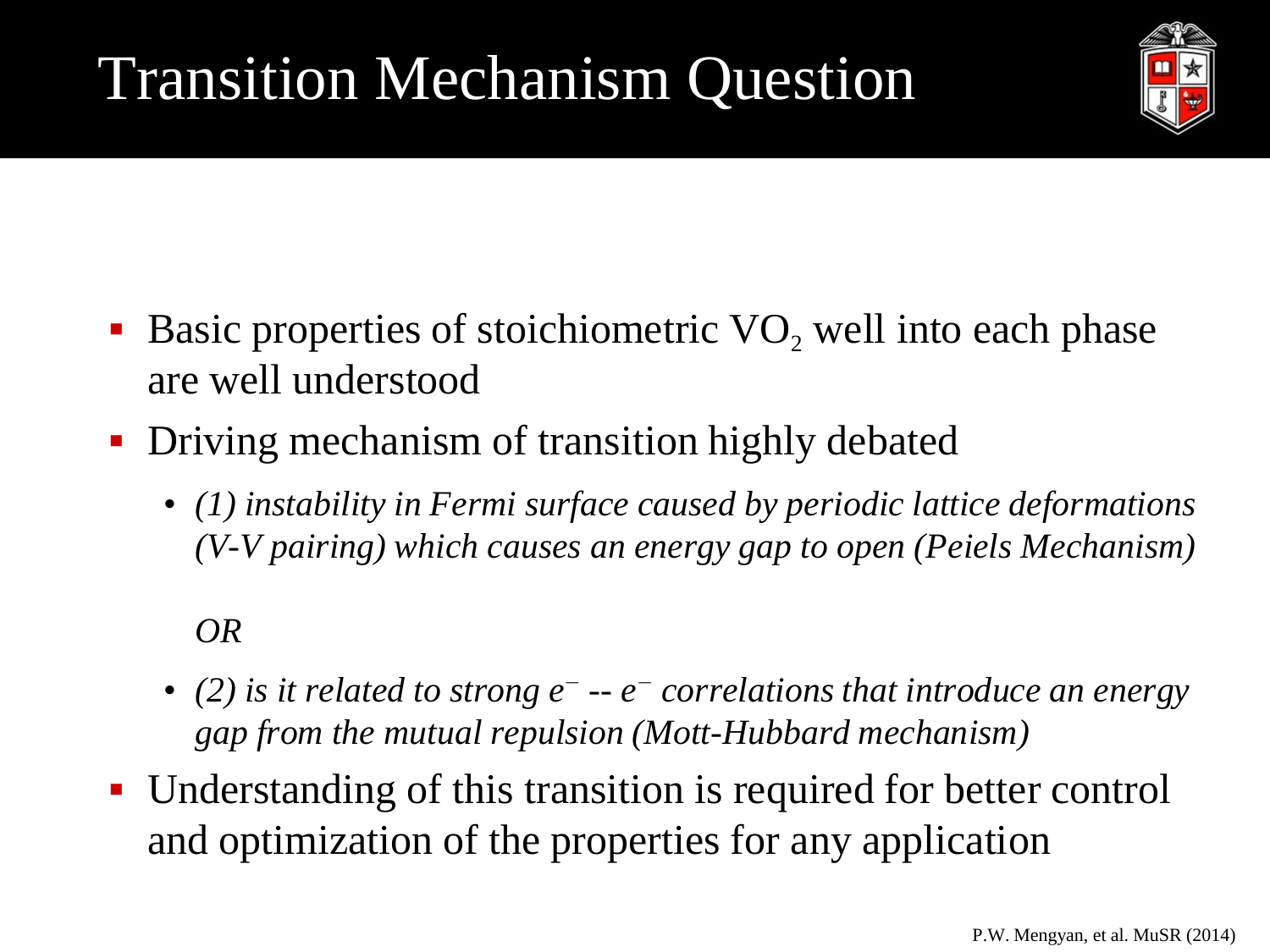

### Use  $\mu^+$  as experimentally accessible analog to hydrogen

- Probe  $Mu^0/H$  like states
- Mu/H diffusion

Mu as sensitive local probe to investigate local magnetic environment

- Through transition
- Well into each phase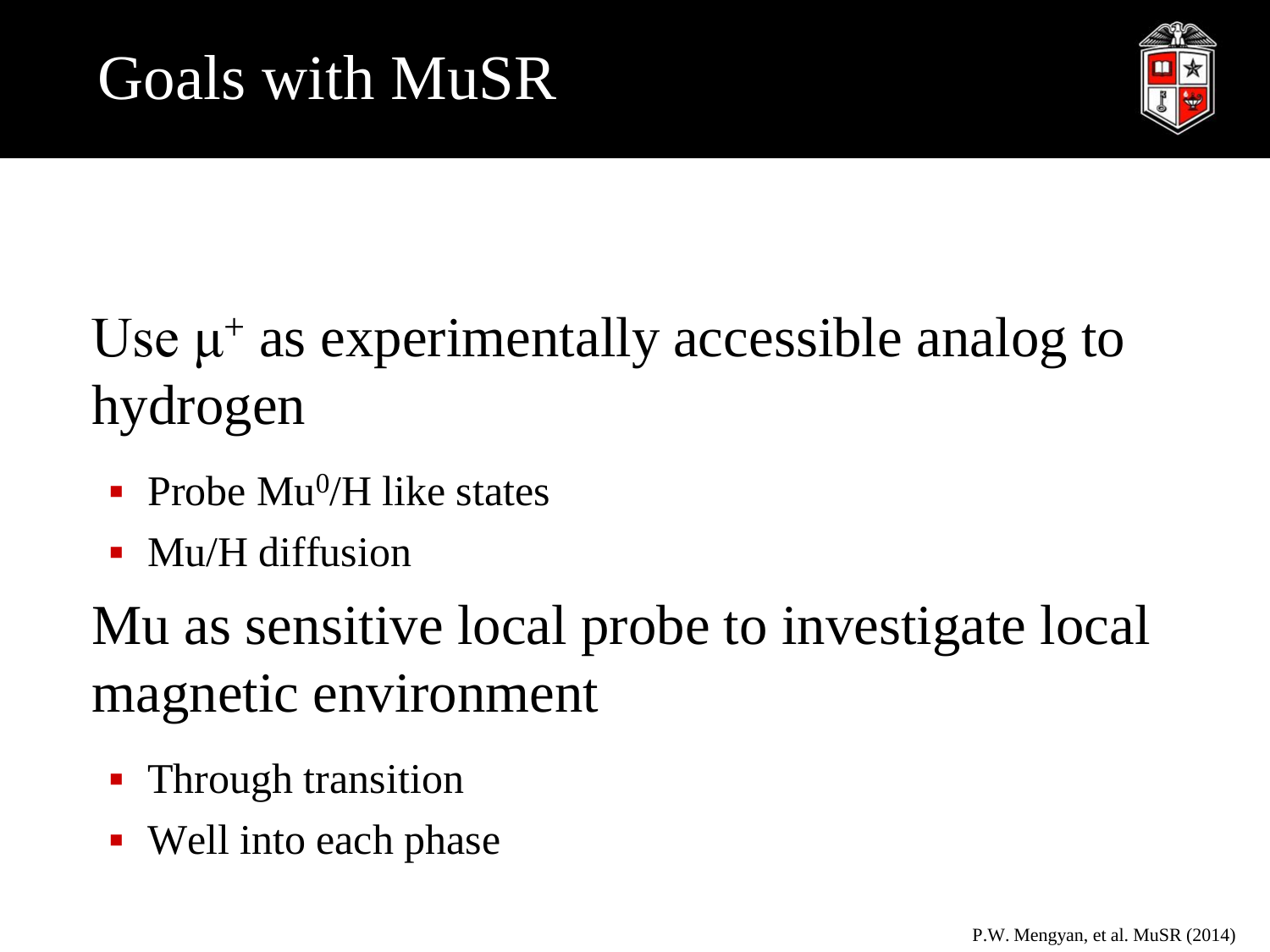### Experimentally Accessible Analog to Hydrogen



|                                                             | <b>Muon</b>                                                   | <b>Proton</b>         |
|-------------------------------------------------------------|---------------------------------------------------------------|-----------------------|
| Mass $(m_p)$                                                | $0.1126 \approx 1/9$                                          | 1                     |
| Spin                                                        | $\frac{1}{2}$                                                 | $\frac{1}{2}$         |
| Gyro. Ratio,<br>$\gamma$ (s <sup>-1</sup> T <sup>-1</sup> ) | 8.51607 x 10 <sup>8</sup><br>$\approx$ 3.2 x $\gamma_{\rm p}$ | $2.67520 \times 10^8$ |
| Lifetime, $\tau$ ( $\mu$ s)                                 | 2.19709                                                       | Stable                |
|                                                             | <b>Muonium</b>                                                | <b>Hydrogen</b>       |
| Red. e <sup>-</sup> mass $(m_e)$                            | 0.995187                                                      | 0.999456              |
| G. S. Radius $(\AA)$                                        | 0.531736                                                      | 0.529465              |
| G. S. Energy (eV)                                           | $-13.5403$                                                    | $-13.5984$            |



Muonium (Mu  $\equiv \mu^+e^-$ )



FIG. 1. The hyperfine energy-level (Breit-Rabi) diagram for isotropic 1s-Mu as a function of the dimensionless magnetic field  $x = B(g_{\mu}\mu_{\mu} - g_{e}\mu_{B})/(hA)$ . A fictitious value for the quantity  $\omega_-/\omega_+$  has been used for clarity; its true value is 0.9904. The dashed lines are the high-field asymptotes for levels 2 and 4.

B.D. Patterson, *Rev. Mod. Phys.*, **60**, (1988) 1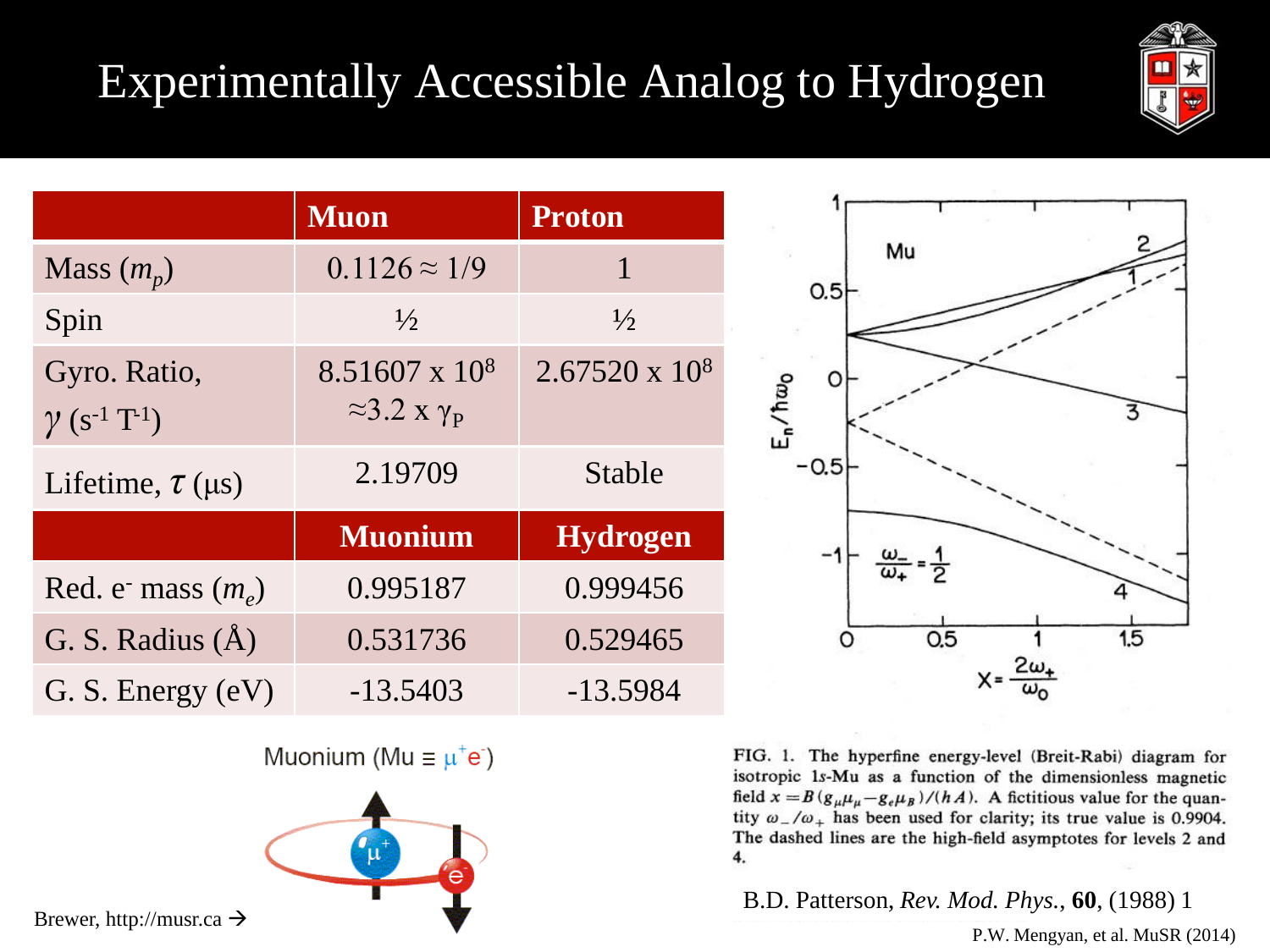### TF-*µ*SR





P.W. Mengyan, et al. MuSR (2014) Brewer, http://musr.ca B.D. Patterson, *Rev. Mod. Phys.*, **60**, (1988) 1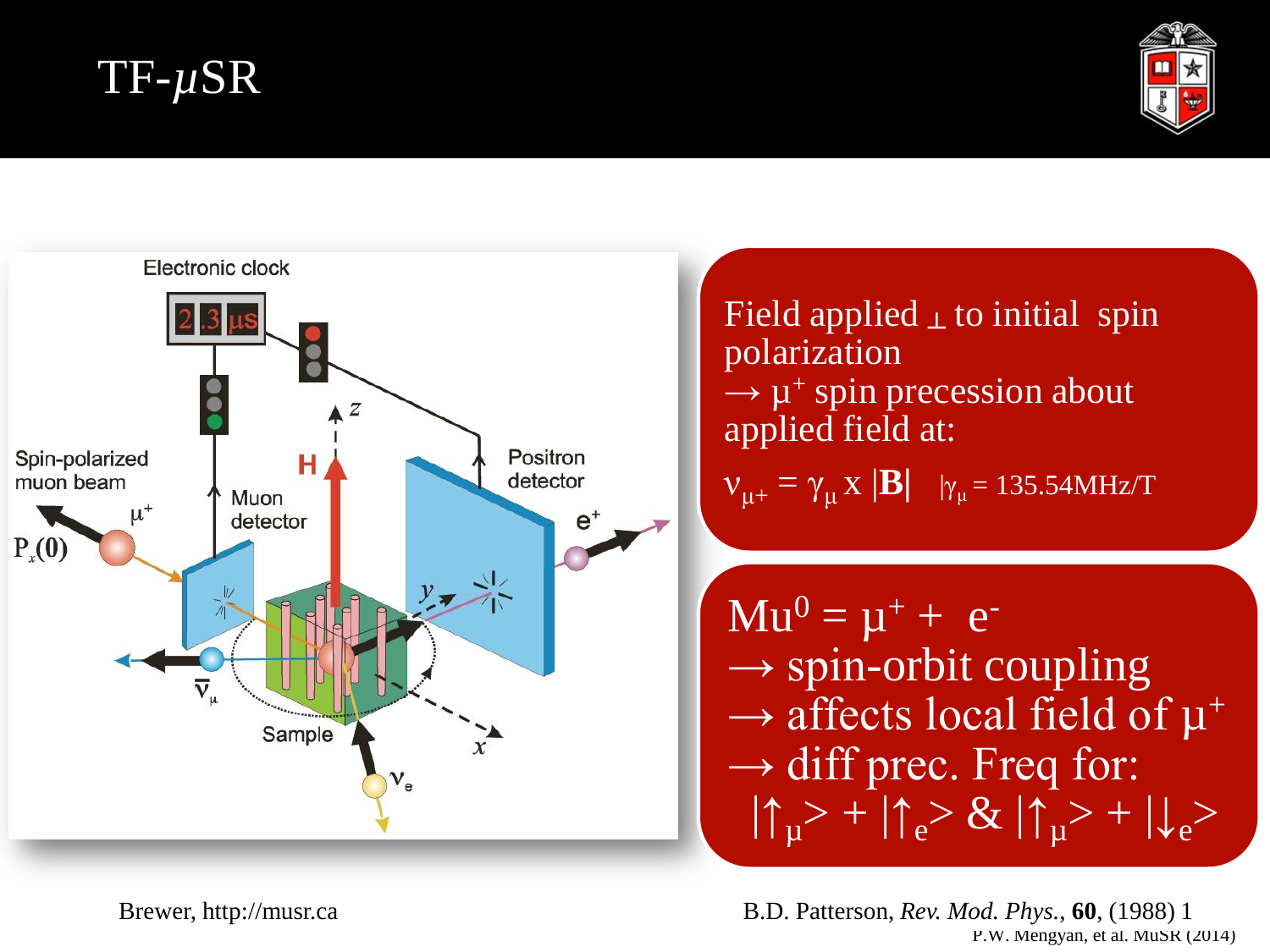### TF-*µ*SR: Sample signal from relaxing *µ* +





#### Brewer, http://musr.ca(2014)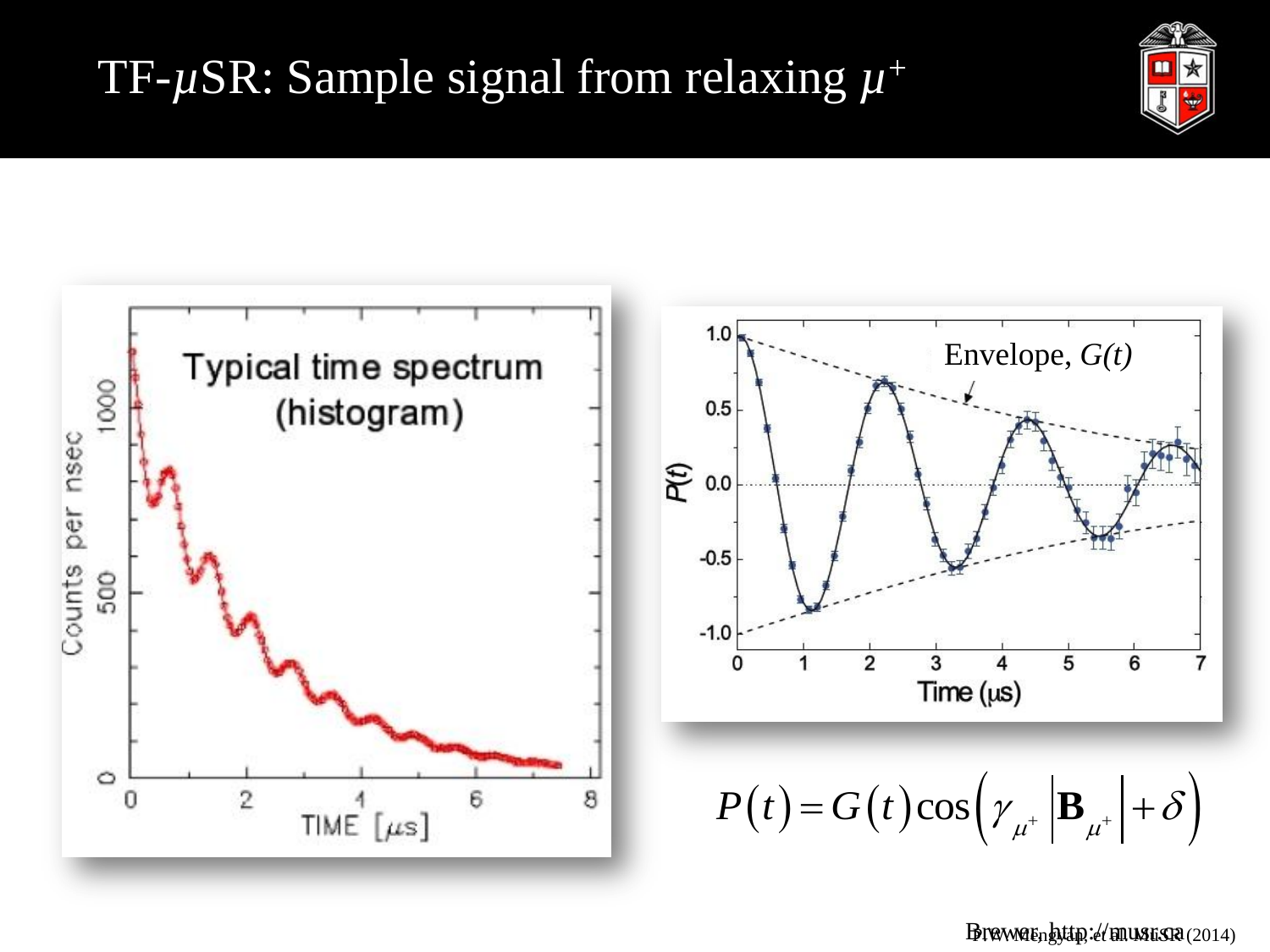### LF-*μ*SR



B applied  $\parallel$  to  $\mu^+$  spin pol. See time evolution of P(t) along original direction

 $\Rightarrow$  Change in Spin P(t) from: 1) local environment (nearby nuclear moments) 2) muonium motion (e-spin-flip w/ each site change, transferring back to  $\mu^+$  contributing to  $\overline{\Delta}$  P(t))



R.F. Kiefl, R. Kadono, et al., *Phys Rev Lett,* **62** (1989) 7

Brewer, http://**prwsr.ca**gyan, et al. MuSR (2014)